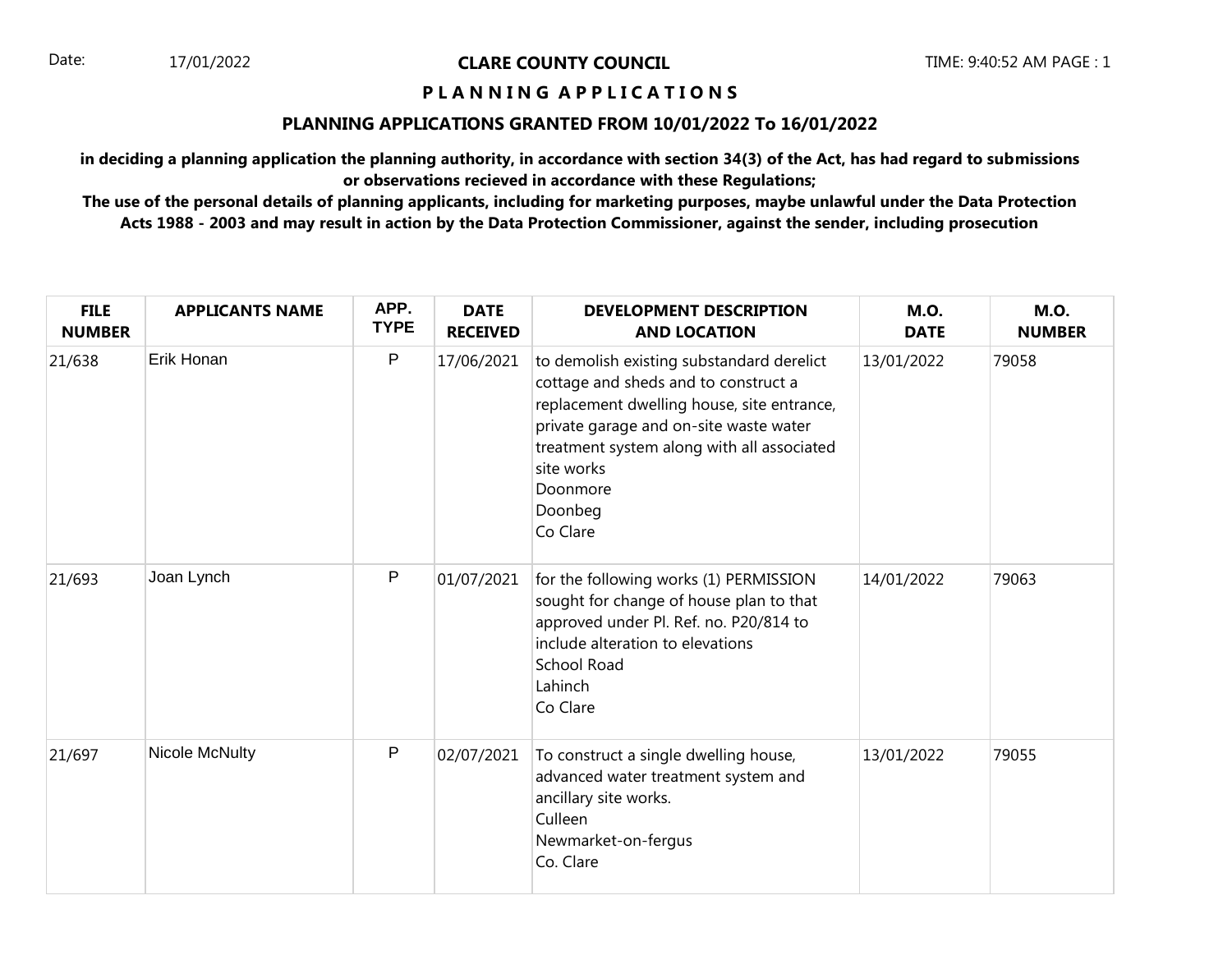## **P L A N N I N G A P P L I C A T I O N S**

### **PLANNING APPLICATIONS GRANTED FROM 10/01/2022 To 16/01/2022**

**in deciding a planning application the planning authority, in accordance with section 34(3) of the Act, has had regard to submissions or observations recieved in accordance with these Regulations;**

| 21/959  | Berny Quinn              | P            | 10/09/2021 | the development will consist of a) the<br>replacement of the existing substandard<br>dwelling house with a new single storey<br>dwelling and b) the replacement of existing<br>septic tank with a new proprietary<br>wastewater treatment system and<br>percolation area together with ancillary site<br>works<br>Knockaunroe<br><b>Maurices Mills</b><br>Co Clare | 10/01/2022 | 79033 |
|---------|--------------------------|--------------|------------|--------------------------------------------------------------------------------------------------------------------------------------------------------------------------------------------------------------------------------------------------------------------------------------------------------------------------------------------------------------------|------------|-------|
| 21/1178 | Newmarket Stores Limited | $\mathsf{R}$ | 09/11/2021 | permission to erect 169.00 m2 or 35.10 kWp<br>of photovoltaic panels on the roof of our<br>existing shop building, Eurospar Newmarket-<br>on-Fergus, with all associated site works<br>Ennis Road<br>Newmarket on Fergus<br>Co Clare                                                                                                                               | 10/01/2022 | 79034 |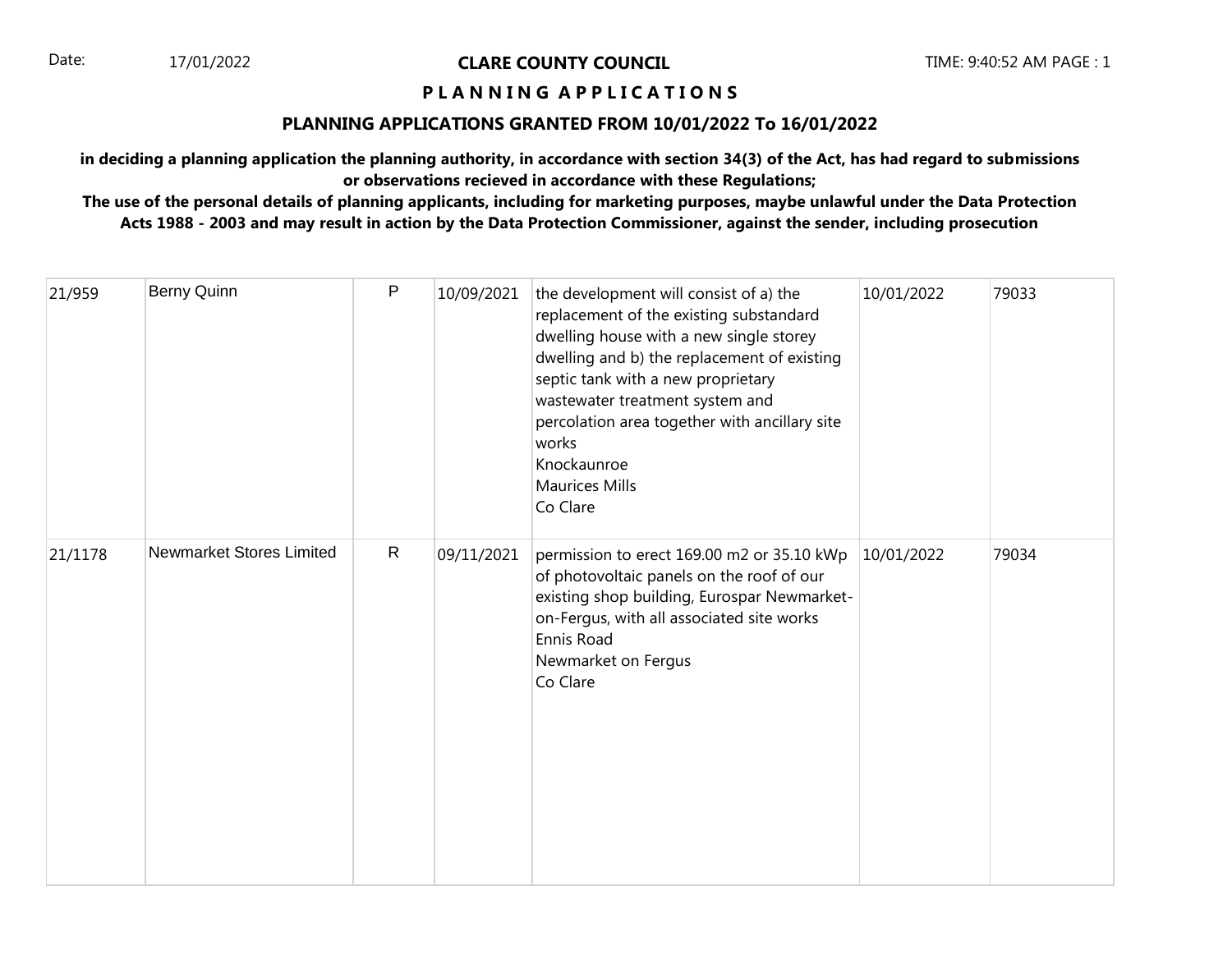## **P L A N N I N G A P P L I C A T I O N S**

## **PLANNING APPLICATIONS GRANTED FROM 10/01/2022 To 16/01/2022**

**in deciding a planning application the planning authority, in accordance with section 34(3) of the Act, has had regard to submissions or observations recieved in accordance with these Regulations;**

| 21/1179 | Grainne O'Brien & Adrian<br><b>Boyle</b> | P            | 09/11/2021 | to (1) change the use of the Creamery<br>Building to a Private Dwelling & Extend the<br>building & all other associated site and<br>ancillary works & (2) to RETAIN the Storage<br>Shed to the rear of the Creamery Building<br>Moyriesk<br>Quin<br>Co Clare<br>V95 YV57           | 11/01/2022 | 79040 |
|---------|------------------------------------------|--------------|------------|------------------------------------------------------------------------------------------------------------------------------------------------------------------------------------------------------------------------------------------------------------------------------------|------------|-------|
| 21/1183 | Sean Leyden                              | $\mathsf{C}$ | 10/11/2021 | on the grant of outline permission<br>(Reference No. P18-642), to construct a<br>dwelling house and garage, with effluent<br>treatment system, new entrance from public<br>road, and all associated site works<br>Ballymongaun<br>Kilnamona<br>Co Clare                            | 12/01/2022 | 79049 |
| 21/1186 | Peter Vincent Killeen                    | Е            | 10/11/2021 | of Planning Permission Ref. No. P17/512 to<br>carry out the following works: The<br>construction of a new dwelling house,<br>garage, site entrance, sewage treatment<br>system with percolation area and all<br>associated ancillary site works<br>Cloonfeagh<br>Ennis<br>Co Clare | 11/01/2022 | 79048 |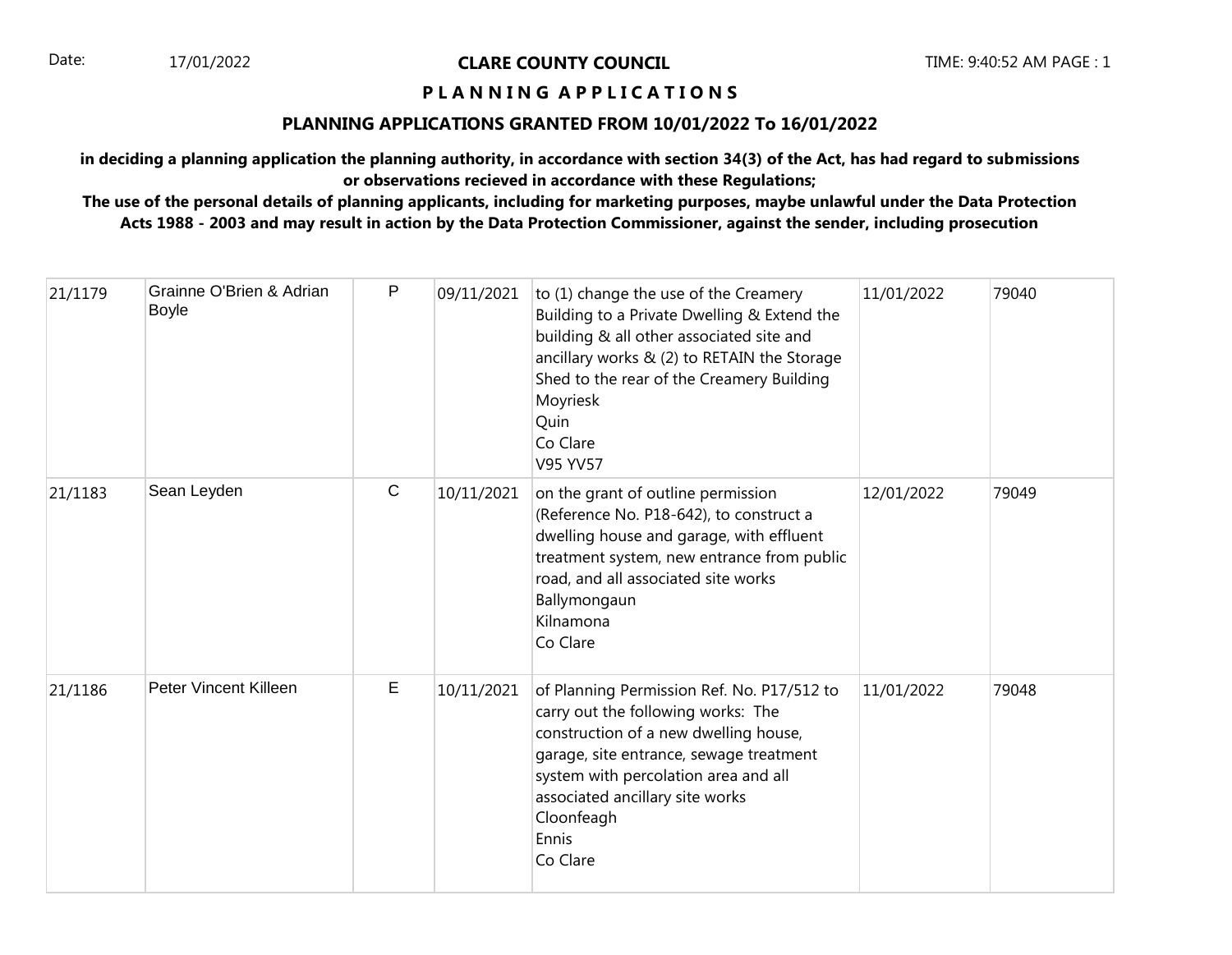## **P L A N N I N G A P P L I C A T I O N S**

## **PLANNING APPLICATIONS GRANTED FROM 10/01/2022 To 16/01/2022**

**in deciding a planning application the planning authority, in accordance with section 34(3) of the Act, has had regard to submissions or observations recieved in accordance with these Regulations;**

| 21/1196 | William JC McNamara &<br>Tatiana Timofeeva | P            | 11/11/2021 | to construct a two storey dwelling house<br>with all necessary ancillary services<br>21 Castlelawn<br>Ennis<br>Co Clare<br>V95 TKEO                                                                                                                                                   | 12/01/2022 | 79050 |
|---------|--------------------------------------------|--------------|------------|---------------------------------------------------------------------------------------------------------------------------------------------------------------------------------------------------------------------------------------------------------------------------------------|------------|-------|
| 21/1197 | John & Amanda Meade                        | $\mathsf{P}$ | 11/11/2021 | to change the design of the extension<br>previously authorised under planning<br>permission P20/702 with all necessary<br>ancillary services<br>Caherfenick<br>Cree<br>Kilrush<br>Co Clare                                                                                            | 10/01/2022 | 79036 |
| 21/1212 | Sadhbh O'Dwyer & Marcus<br>Leaning         | $\mathsf{P}$ | 17/11/2021 | to demolish an existing flat roofed and<br>pitched extension to the rear of the property<br>and construct a new two storey extension to<br>the rear of the existing property and<br>renovate property and associated ancillary<br>works<br>Caherhurley<br>Bodyke<br>Co Clare V94 VFH0 | 13/01/2022 | 79057 |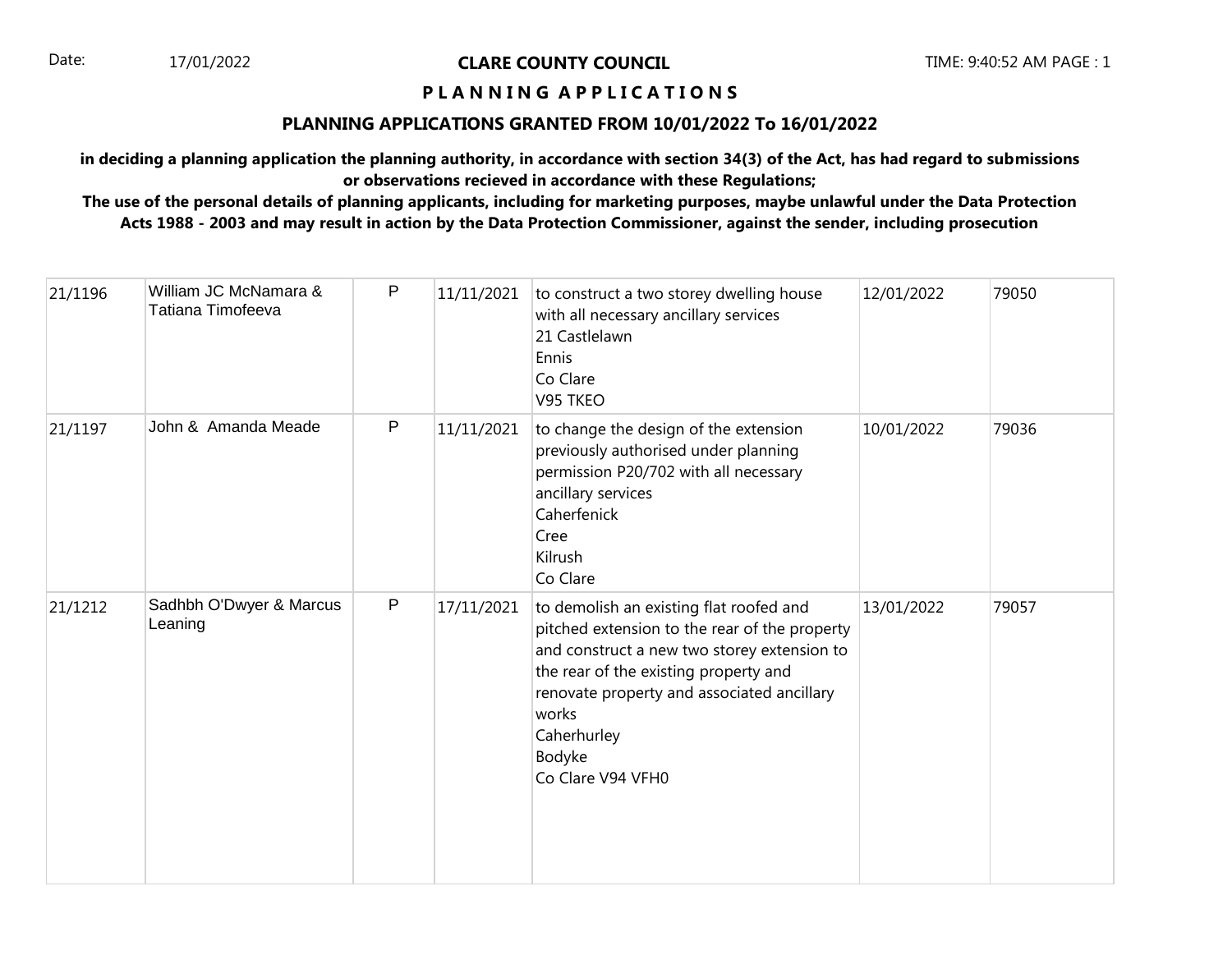## **P L A N N I N G A P P L I C A T I O N S**

### **PLANNING APPLICATIONS GRANTED FROM 10/01/2022 To 16/01/2022**

**in deciding a planning application the planning authority, in accordance with section 34(3) of the Act, has had regard to submissions or observations recieved in accordance with these Regulations;**

| 21/1216 | G & J Lodges   | $\mathsf{R}$ | 17/11/2021 | of the single storey rear extension, rear<br>canopy, the outdoor seating area and the<br>door to the front lobby area and<br>PERMISSION to replace 3 windows with 3<br>doors on the front elevation<br>Teergonean<br>Doolin<br>Co Clare            | 12/01/2022 | 79051 |
|---------|----------------|--------------|------------|----------------------------------------------------------------------------------------------------------------------------------------------------------------------------------------------------------------------------------------------------|------------|-------|
| 21/1219 | Shane Flanagan | $\sf P$      | 17/11/2021 | to construct an entrance, dwelling house,<br>garage, bored well and wastewater treatment<br>system with soil polishing filter together with<br>all associated site development works and<br>services<br>Ballyvroghaun Eighter<br>Tulla<br>Co Clare | 13/01/2022 | 79061 |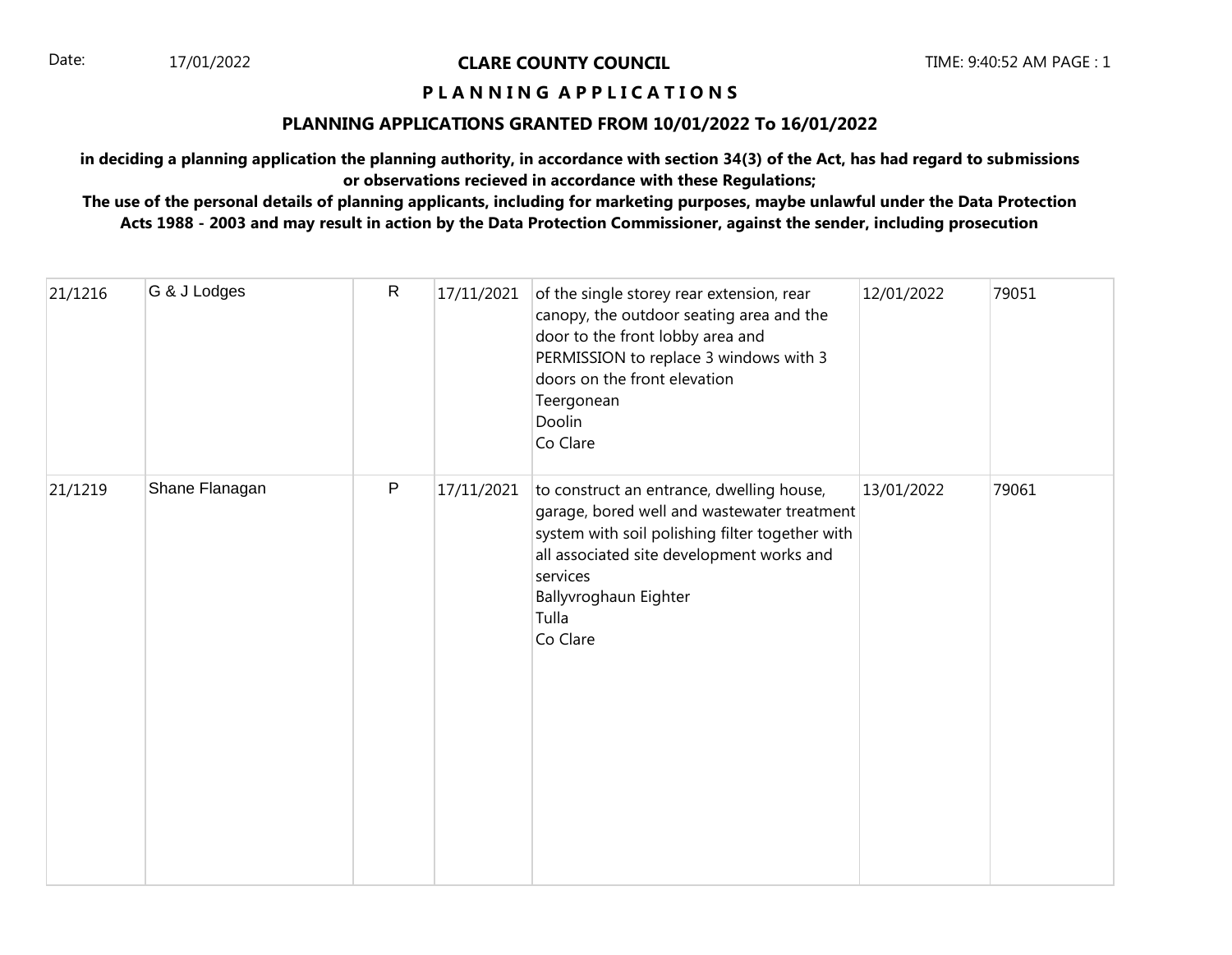## **P L A N N I N G A P P L I C A T I O N S**

## **PLANNING APPLICATIONS GRANTED FROM 10/01/2022 To 16/01/2022**

**in deciding a planning application the planning authority, in accordance with section 34(3) of the Act, has had regard to submissions or observations recieved in accordance with these Regulations;**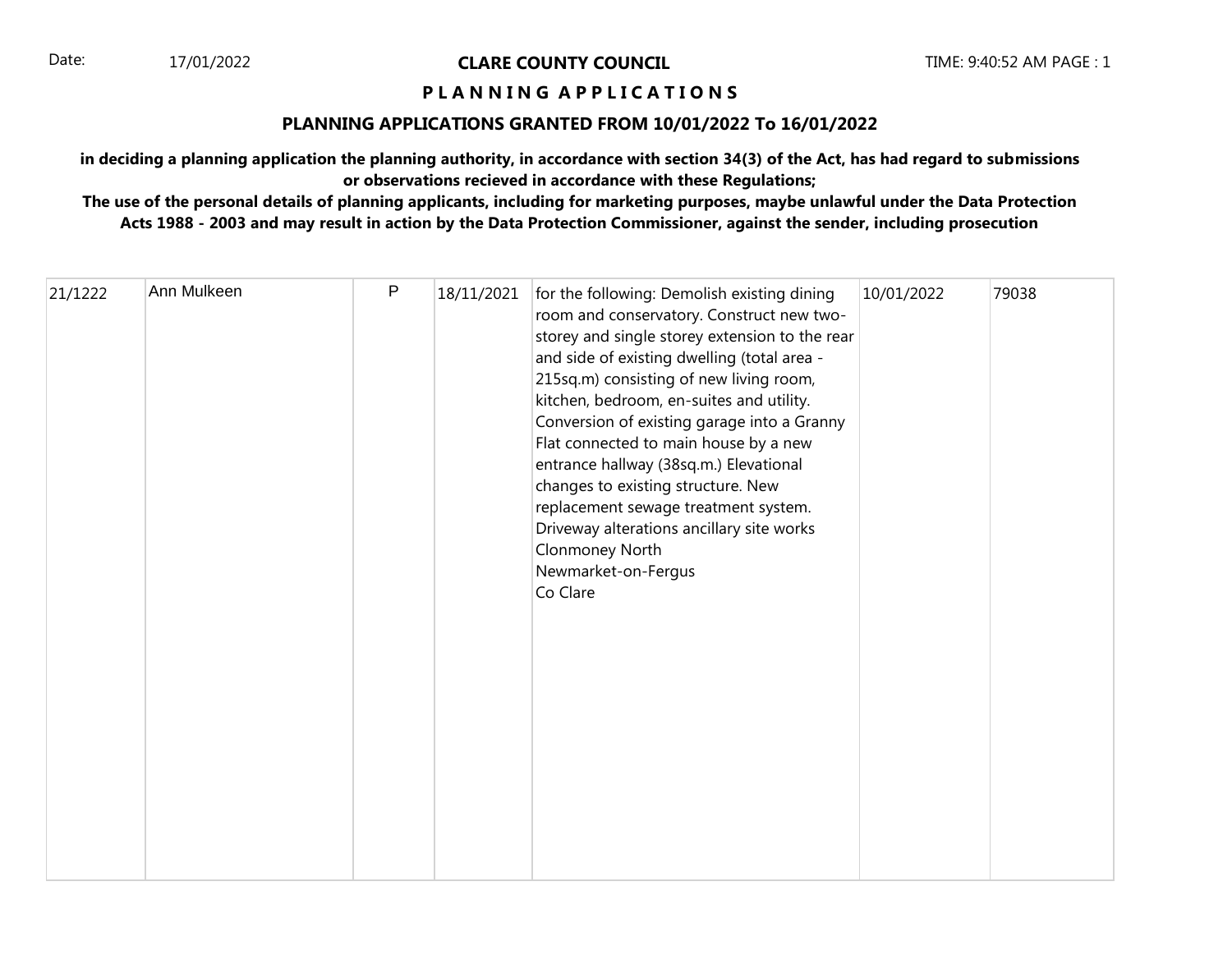## **P L A N N I N G A P P L I C A T I O N S**

## **PLANNING APPLICATIONS GRANTED FROM 10/01/2022 To 16/01/2022**

**in deciding a planning application the planning authority, in accordance with section 34(3) of the Act, has had regard to submissions or observations recieved in accordance with these Regulations;**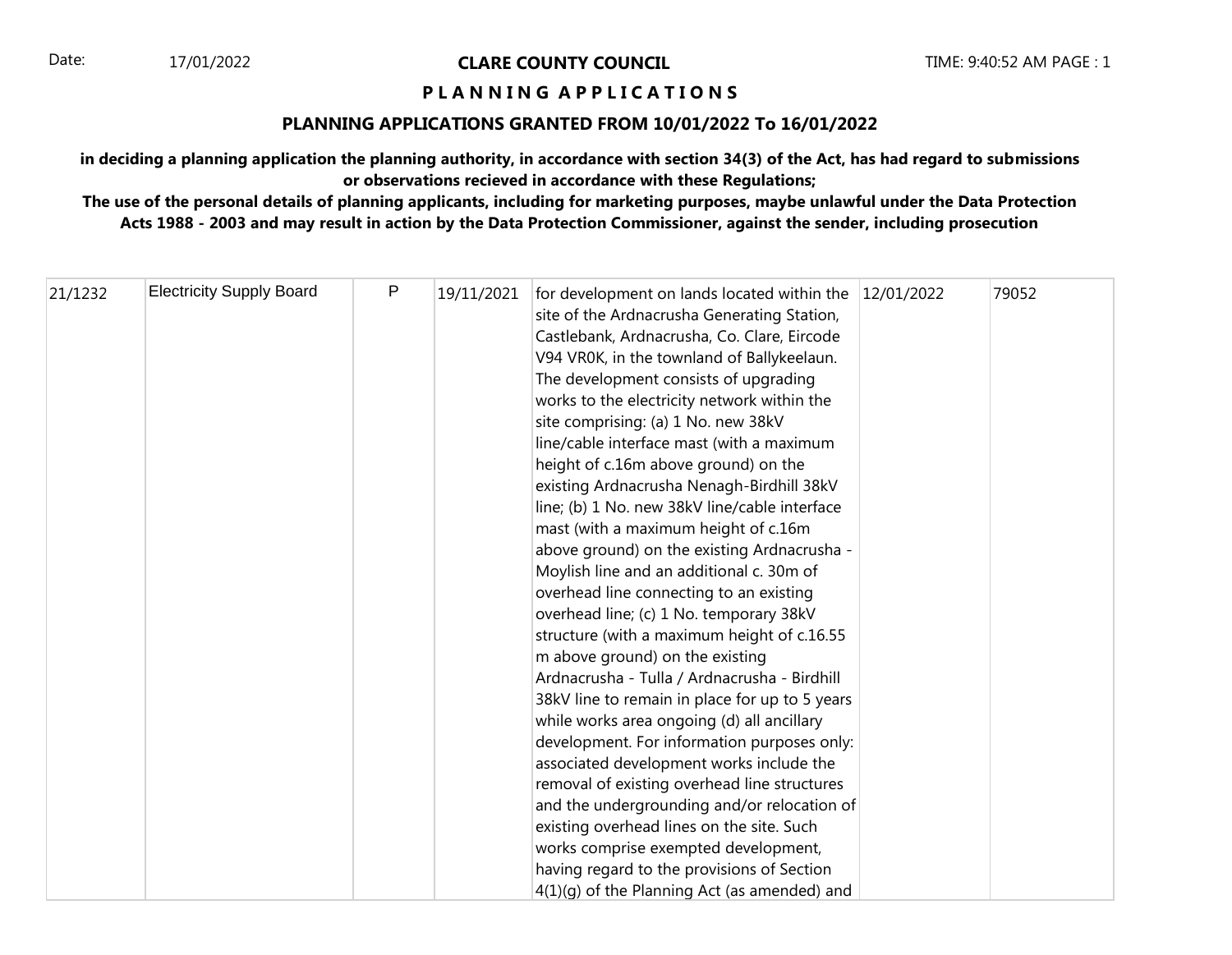## **P L A N N I N G A P P L I C A T I O N S**

### **PLANNING APPLICATIONS GRANTED FROM 10/01/2022 To 16/01/2022**

**in deciding a planning application the planning authority, in accordance with section 34(3) of the Act, has had regard to submissions or observations recieved in accordance with these Regulations;**

|         |                                        |   |            | Class 28 of the Planning and Development<br>Regulations 2001 (as amended) respectively,<br>and as such are not subject to this<br>application. The proposed works are to<br>existing networks assets located within the<br>site at Ardnacrusha Generating Station - a<br>Protected Structure (Reference No 311)<br>under the Clare County Development Plan,<br>2017-2023. No works are proposed to the<br><b>Protected Structure</b><br>Ardnacrusha Generating Station<br>Castlebank<br>Ardnacrusha, Co Clare |            |       |
|---------|----------------------------------------|---|------------|---------------------------------------------------------------------------------------------------------------------------------------------------------------------------------------------------------------------------------------------------------------------------------------------------------------------------------------------------------------------------------------------------------------------------------------------------------------------------------------------------------------|------------|-------|
| 21/1233 | The Minister for Education<br>& Skills | P | 19/11/2021 | for single storey extension to southern side<br>of existing school building for the<br>accommodation of Special Educational<br>Needs (SEN) and associated site works<br>St Caimins Community College<br>Cronin Lawn,<br>Tullyvarraga, Shannon, Co Clare V14 XY54                                                                                                                                                                                                                                              | 10/01/2022 | 79039 |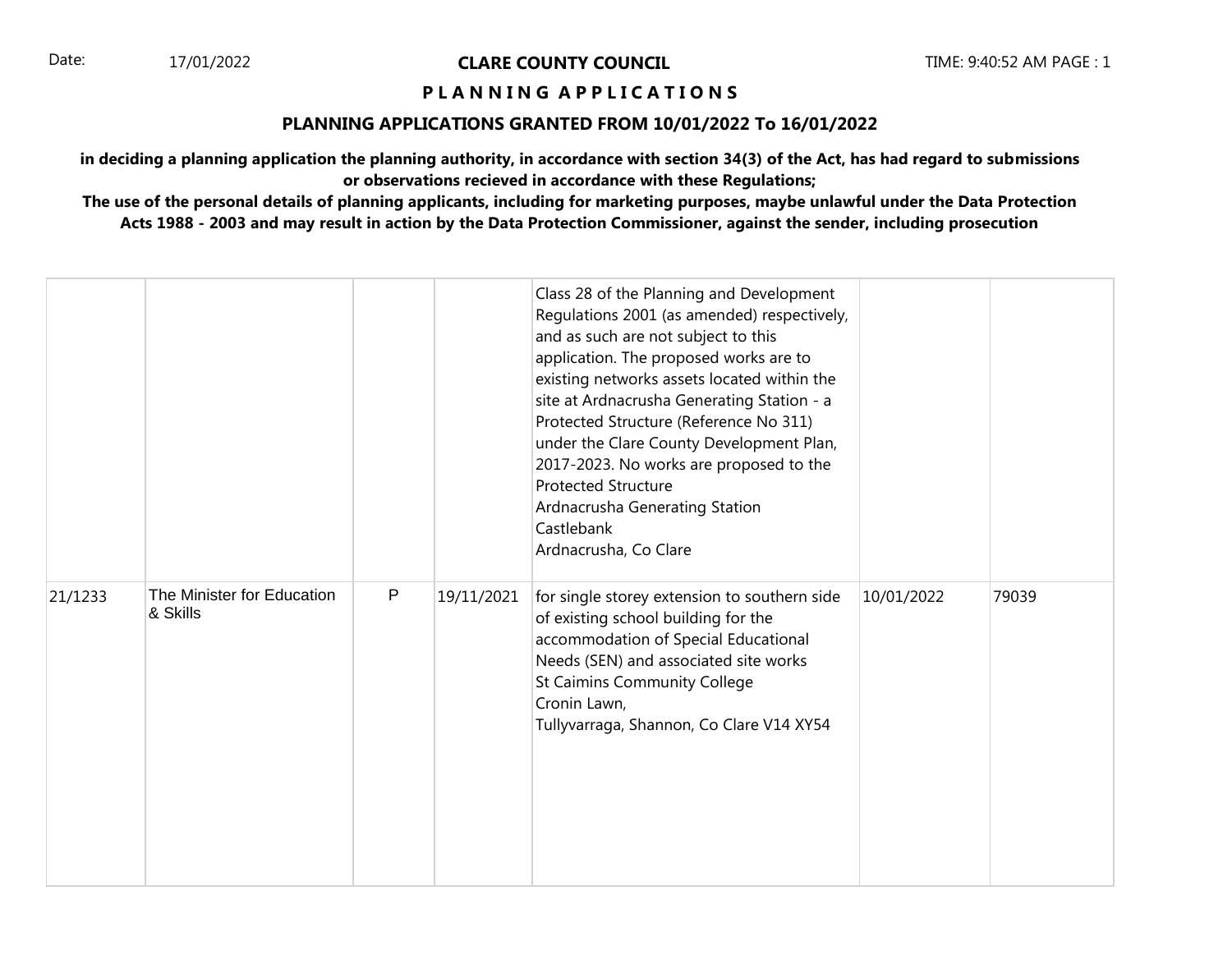## **P L A N N I N G A P P L I C A T I O N S**

### **PLANNING APPLICATIONS GRANTED FROM 10/01/2022 To 16/01/2022**

**in deciding a planning application the planning authority, in accordance with section 34(3) of the Act, has had regard to submissions or observations recieved in accordance with these Regulations;**

| 21/1235 | Gallagher Seafood<br><b>Restaurant Ltd</b> | P       | 19/11/2021 | for internal changes, replacement of thatch<br>roof with natural slate and to retain external<br>dining area with retractable roof and<br>windows<br><b>Bunratty West</b><br>Bunratty<br>Co Clare                                                                                                                                                                                                                                                                                                                                                                                                                                                      | 11/01/2022 | 79044 |
|---------|--------------------------------------------|---------|------------|--------------------------------------------------------------------------------------------------------------------------------------------------------------------------------------------------------------------------------------------------------------------------------------------------------------------------------------------------------------------------------------------------------------------------------------------------------------------------------------------------------------------------------------------------------------------------------------------------------------------------------------------------------|------------|-------|
| 21/1242 | Robert Wollin (MeiraGTx)                   | $\sf P$ | 22/11/2021 | for the modifications to the existing service<br>yard at Building 2, Block K, Airport Avenue,<br>Shannon Free Zone, Shannon, County Clare.<br>The proposed development consists of<br>permission for the RETENTION of the bin<br>store (change of plan as previously granted<br>under planning reference P2145), the<br>construction of a new roof to the existing bin<br>store, construction of single storey services<br>building, the relocation and replacement of 3<br>no. gas enclosures with 6 no. gas enclosures<br>and all associated site development works<br>Building 2 Block K<br>Airport Avenue<br>Shannon Free Zone<br>Shannon Co Clare | 13/01/2022 | 79062 |